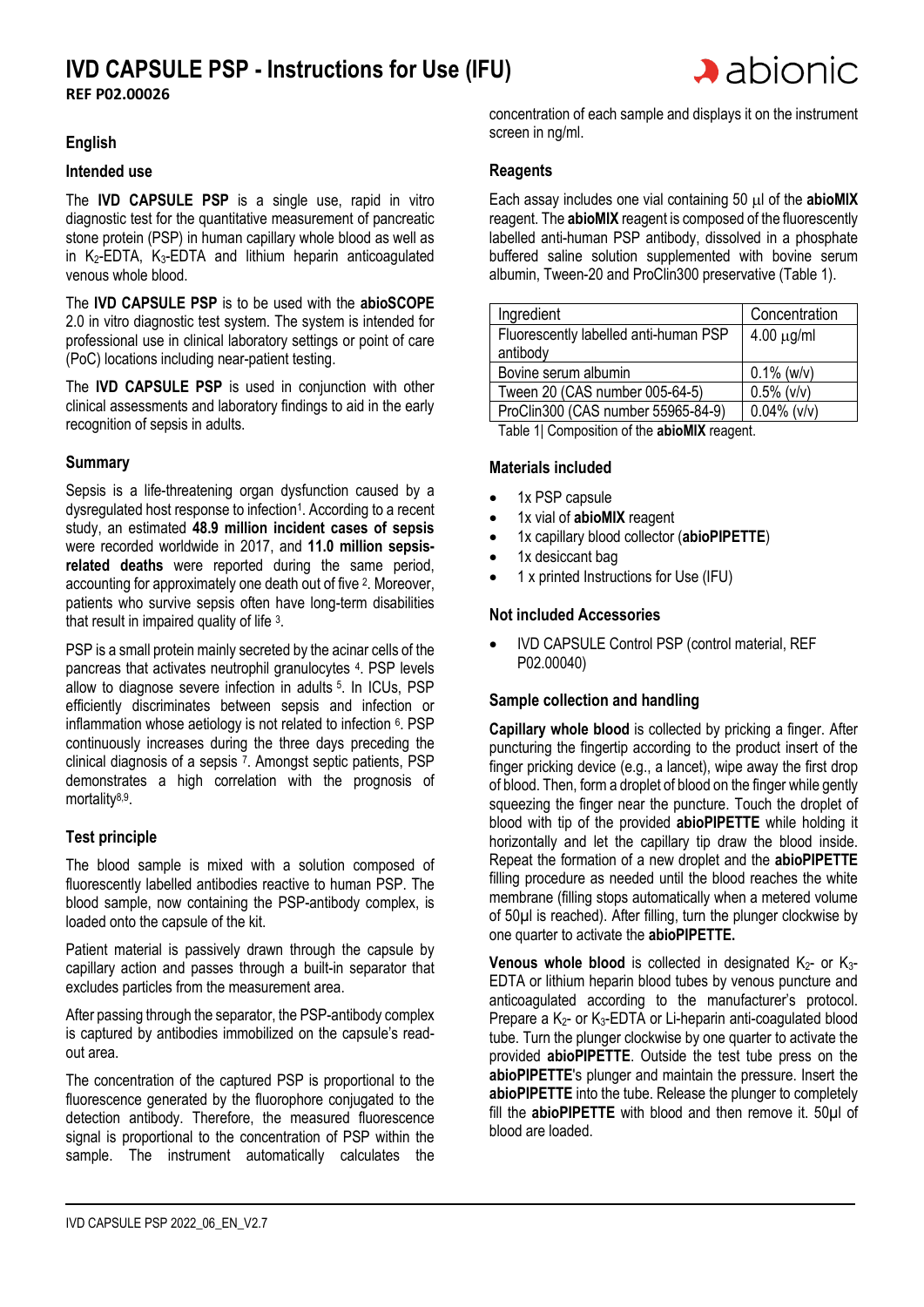

### **REF P02.00026**

**Test procedures**

- 1. Use the **abioPIPETTE** filled with 50 µl of (capillary or venous) whole blood that was collected according to "**Sample collection and handling**".
- 2. Pick up the **abioMIX** vial and flick it to move the **abioMIX** down to the bottom before use. Pierce the cap with the tip of the filled **abioPIPETTE** without pushing the plunger and insert it fully into the vial. Next, push on the **abioPIPETTE**'s plunger to dispense the entire blood sample into the **abioMIX** reagent vial. Hold the pressure on the plunger of the **abioPIPETTE** and remove the **abioPIPETTE.** The plunger can be released outside of the vial.
- 3. Tap the vial at least 10 times on a hard surface to mix thoroughly the blood-**abioMIX** solution and proceed immediately to the next step (*note: a well-mixed sample will have a homogenous color*).
- 4. Outside the vial, push down the plunger completely and hold the pressure. Insert the **abioPIPETTE** as far as possible into the vial. Release the plunger to completely fill the **abioPIPETTE** with the mix and remove the **abioPIPETTE**. Press the plunger gently to deposit the mixture evenly on the entire surface of the membrane (white area) in the center of the capsule. The mixture should be dispensed slowly to allow the solution to wick into the capsule. Ensure that the pipette tip does not scrape the membrane.
- 5. Fold the lid over to close the capsule. Hold the capsule only by the edges. Be careful not to touch the bottom side of the capsule.
- 6. To start the measurement, touch the button "measure" on the **abioSCOPE** reader. The tray will open automatically.

Place the capsule onto the tray according to the guided capsule position on the screen, then touch the button "close tray".

To measure the sample, refer to the **abioSCOPE 2.0** User Manual.

#### **Storage and stability**

Store at 2-8 °C until the expiry date printed on the label. Allow the **IVD CAPSULE PSP** and the **abioMIX** to equilibrate to room temperature before opening and use immediately after. The maximum stay at room temperature after opening must not exceed 3 hours.

The blood sample mixed with the **abioMIX** reagent should be immediately loaded onto the PSP capsule and the filled capsule immediately measured.

#### **Sample stability**

It is preferred to analyse the samples as soon as possible, but EDTA anticoagulated whole blood is stable for 24 hours at room temperature (20 to 25 °C).

#### **Traceability and calibration**

**IVD CAPSULE PSP** is calibrated by the manufacturer using a purified preparation of recombinant human PSP based on the mass (concentration) of the analyte present in  $K_3$ -EDTA anticoagulated venous whole blood matrix. Each lot of **IVD CAPSULE PSP** is calibrated using a weighted 5 parameter logistic curve fit data reduction method. The instrument automatically reads in the lot-specific calibration data that are embedded within the capsule's chip, eliminating the need for calibration by the user. PSP values assigned to controls and calibration materials are directly traceable to a master lot of calibrators.

#### **Quality control**

For quality control, use the **IVD CAPSULE PSP Control.** Follow the applicable local regulations and guidelines for quality control.

The control intervals should be adapted to each laboratory's individual requirements. Values obtained should fall within the defined target range. Each laboratory should establish corrective measures to be taken if values fall outside of the defined ranges.

#### **Warnings and precautions**

- For in vitro diagnostic use.
- The **IVD CAPSULE PSP** must be kept refrigerated until use.
- Do not freeze.
- Make sure that all packaging is intact. Do not use the test if the blister packaging is visibly damaged.
- Patients suffering from acute pancreatitis have increased levels of PSP.
- Allow the **abioMIX** reagent vial to reach room temperature before use.
- This product requires the handling of human specimens. It is recommended that all human-sourced material be considered potentially infectious. Universal precautions that apply to the user's facility should be applied for handling and disposal of materials during and after testing 10 .
- Do not use reagents after the expiry date printed on the box.
- Incubation of the specimen in the **abioMIX** for more than 5 minutes may impact test results.
- If the whole blood sample is not immediately analysed, it is important to homogenize the sample (i.e., ensure the resuspension of the blood cells) before performing the test.

#### **Reagent deterioration**

The following observations indicate reagent deterioration, and this kit should not be used:

• Presence of turbidity in the **abioMIX** vial.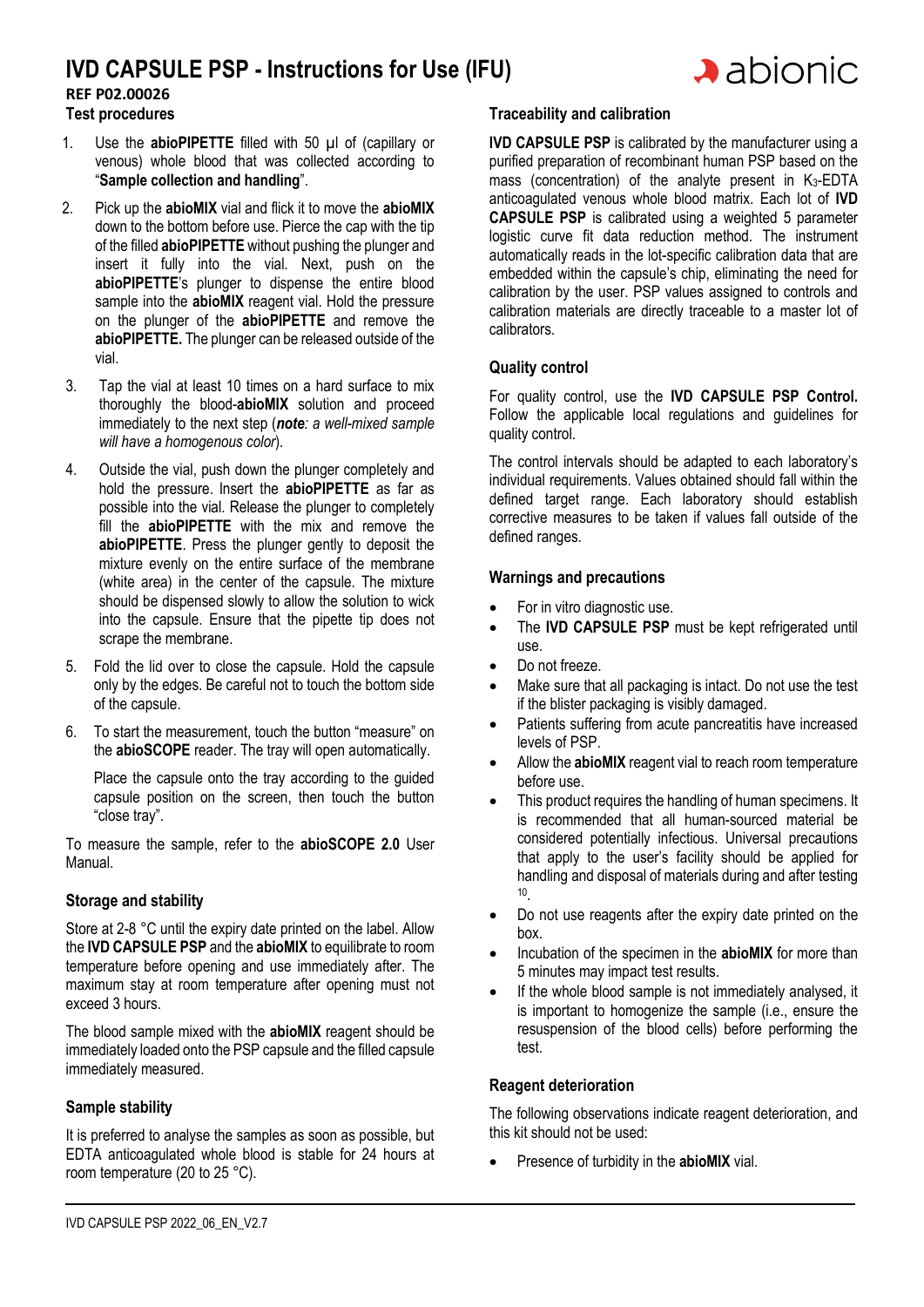#### **REF P02.00026**

• Consistently high or low values from assay kits from the same batch.

#### **Limitations**

- Test results should be interpreted within the complete clinical picture. Definitive diagnosis and/or clinical decision should not be based solely on the results of any single diagnostic test but made after all clinical and laboratory findings are evaluated.
- Clinically elevated total protein level may interfere with test results.
- Grossly haemolytic, icteric, or grossly lipemic specimen may interfere with test results at clinically elevated concentrations.
- All assay materials are single-use and cannot be re-used or transferred to another kit.

The user shall report any serious incident that has occurred in relation to the device to the manufacturer and the relevant national competent authority.

#### **Expected values**

The normal PSP concentration [ng/ml] range in adults was determined by the manufacturer on an adult population. Results are provided in Table 2.

| Mean                   | 44 ng/ml        |
|------------------------|-----------------|
| Median                 | 42 ng/ml        |
| 5-95% percentiles      | $27 - 61$ ng/ml |
| Lowest / Highest value | 23 / 74 ng/ml   |

Table 2| Normal PSP values. Values are from 40 healthy donors (Male/Female (%): 50/50, Caucasian/African American /Hispanic (%): 57/35/8).

Normal PSP values are not influenced by age, gender or ethnicity/race. It is recommended that each laboratory establishes its own expected reference range for the population it serves.

#### **Measuring range**: **20 - 600 ng/ml**

The linear range of the assay was determined by diluting a pool of samples with clinically elevated PSP level in a PSP-depleted sample to obtain concentrations spanning the entire assay range (24 to 670 ng/ml of PSP). Regression analysis demonstrated that the assay response was linear with an R<sup>2</sup> value of 0.98, a slope of 0.99 and an intercept of 6.37 in this range. The analytical sensitivity study demonstrated a limit of blank (LoB) of 2.6 ng/ml, a limit of detection (LoD) of 9.4 ng/ml and a limit of quantification (LoQ) of 17.0 ng/ml.

PSP concentrations below 20 ng/ml are reported as "< 20 ng/ml", and values above 600 ng/ml are reported as "> 600 ng/ml".

Linearity was established in accordance with the recommendation of the CLSI document EP06, 2<sup>nd</sup> edition <sup>11</sup>, and the LoB, LoD and LoQ with EP17-A2<sup>12</sup>.

The **IVD CAPSULE PSP** showed no high-dose effect ("prozone effect", "Hook effect") at concentrations below 10'000 ng/ml (this was the highest tested PSP concentration) for  $K_3$ -EDTA anticoagulated whole blood.

#### **Precision**

The between-run, between-day and repeatability were measured with 2 runs of two replicates per day, for 20 days, with 8 samples covering the assay reportable range of the **IVD CAPSULE PSP** on the **abioSCOPE** 2.0 (Table 3).

| <b>PSP level</b> | Mean value<br>[ng/ml] | Between-<br>run CV | Between-<br>day CV |
|------------------|-----------------------|--------------------|--------------------|
| Level 1          | 46                    | 0%                 | 3%                 |
| Level 2          | 62                    | 2%                 | 5 %                |
| Level 3          | 131                   | 2%                 | $0\%$              |
| Level 4          | 173                   | 2%                 | 3%                 |
| Level 5          | 217                   | 1%                 | 2%                 |
| Level 6          | 392                   | 3%                 | 0%                 |
| Level 7          | 404                   | 5 %                | $0\%$              |
| Level 8          | 463                   | $0\%$              | 6%                 |

Table 3| Summary of the 20 days precision study.

In another study performed in the ICU with trained healthcare professionals, the between-site and between-user precision variance components have been determined in a  $3 \times 5 \times 5$ scheme, where "3" is the sites or users, "5" the days and the replicate measurements per day. This study was performed on 3 samples with low, intermediate, and high PSP concentration (Table 4).

| <b>PSP</b><br>level                                                    | Mean<br>value<br>ng/ml] | <b>Between</b><br>-users<br>CV | Repeat<br>-ability<br>C٧ | Mean<br>value<br>ng/ml] | Between-<br>sites CV |
|------------------------------------------------------------------------|-------------------------|--------------------------------|--------------------------|-------------------------|----------------------|
| Level 1                                                                | 72                      | 6%                             | 13 %                     | 72                      | 5%                   |
| Level 2                                                                | 235                     | $0\%$                          | 11 $%$                   | 245                     | 5%                   |
| Level 3                                                                | 669                     | 8%                             | 18 %                     | 646                     | 0%                   |
| $\cdots$<br>-<br>. .<br>$\mathbf{1}$ and $\mathbf{1}$ and $\mathbf{1}$ |                         |                                |                          |                         |                      |

Table 4| Between-users, repeatability and between-sites precision determined in the ICU.

All the precision studies were designed, executed, and analysed in accordance with the recommendations of the CLSI document EP05-A3 <sup>13</sup> .

For practical reasons, these studies were performed with  $K_{2}$ -EDTA plasma samples. The within device precision of  $K_{2-}$ EDTA anticoagulated whole blood and matching plasma has been verified and found to be similar.

#### **Analytical selectivity**

The substances listed below were tested for interference. Each substance was tested at a clinically elevated concentration, on three PSP samples covering the low, intermediate (near the medical decision point) and high range of the assay. Analytical selectivity was established in accordance with the recommendation of the CLSI document EP07, 3rd edition 14 and its supplement EP37, 1<sup>st</sup> edition <sup>15</sup>.